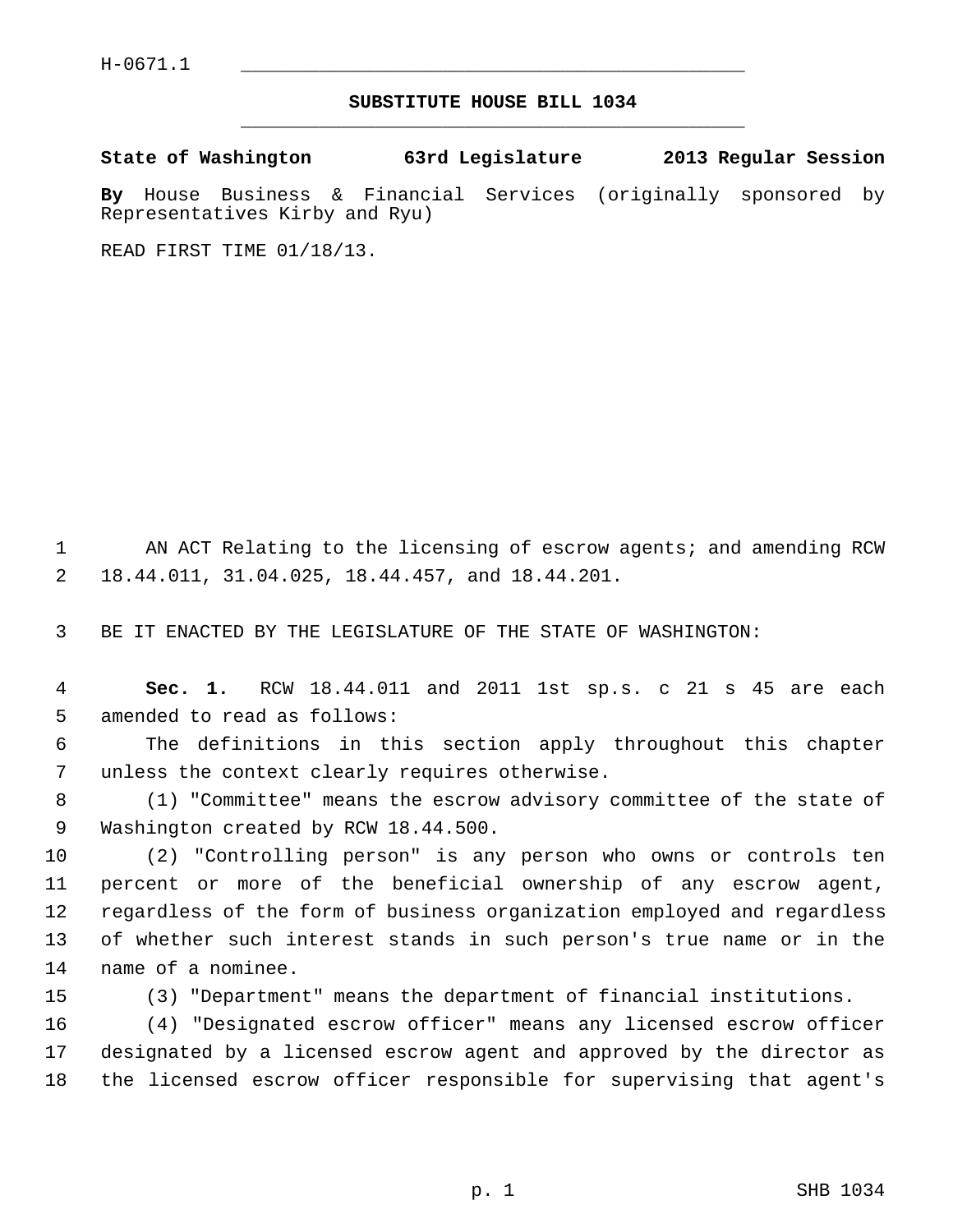1 handling of escrow transactions, management of the agent's trust 2 account, and supervision of all other licensed escrow officers employed 3 by the agent.

 4 (5) "Director" means the director of financial institutions, or his 5 or her duly authorized representative.

 6 (6) "Director of licensing" means the director of the department of 7 licensing, or his or her duly authorized representative.

 8 (7) "Escrow" means any transaction, except the acts of a qualified 9 intermediary in facilitating an exchange under section 1031 of the 10 internal revenue code, wherein any person or persons, for the purpose 11 of effecting and closing the sale, purchase, exchange, transfer, 12 encumbrance, or lease of real or personal property to another person or 13 persons, delivers any written instrument, money, evidence of title to 14 real or personal property, or other thing of value to a third person to 15 be held by such third person until the happening of a specified event 16 or the performance of a prescribed condition or conditions, when it is 17 then to be delivered by such third person, in compliance with 18 instructions under which he or she is to act, to a grantee, grantor, 19 promisee, promisor, obligee, obligor, lessee, lessor, bailee, bailor, 20 or any agent or employee thereof. "Escrow" includes the collection and 21 processing of payments and the performance of related services by a 22 third party on seller-financed loans secured by a lien on real or 23 personal property but excludes vessel transfers.

24 (8) "Escrow agent" means any person engaged in the business of 25 performing for compensation the duties of the third person referred to 26 in subsection (7) of this section.

27 (9) "Licensed escrow agent" means any sole proprietorship, firm, 28 association, partnership, or corporation holding a license as an escrow 29 agent under the provisions of this chapter.

30 (10) "Licensed escrow officer" means any natural person handling 31 escrow transactions and licensed as such by the director.

32 (11) "Person" means a natural person, firm, association, 33 partnership, corporation, limited liability company, or the plural 34 thereof, whether resident, nonresident, citizen, or not.

35 (12) "Split escrow" means a transaction in which two or more escrow 36 agents act to effect and close an escrow transaction.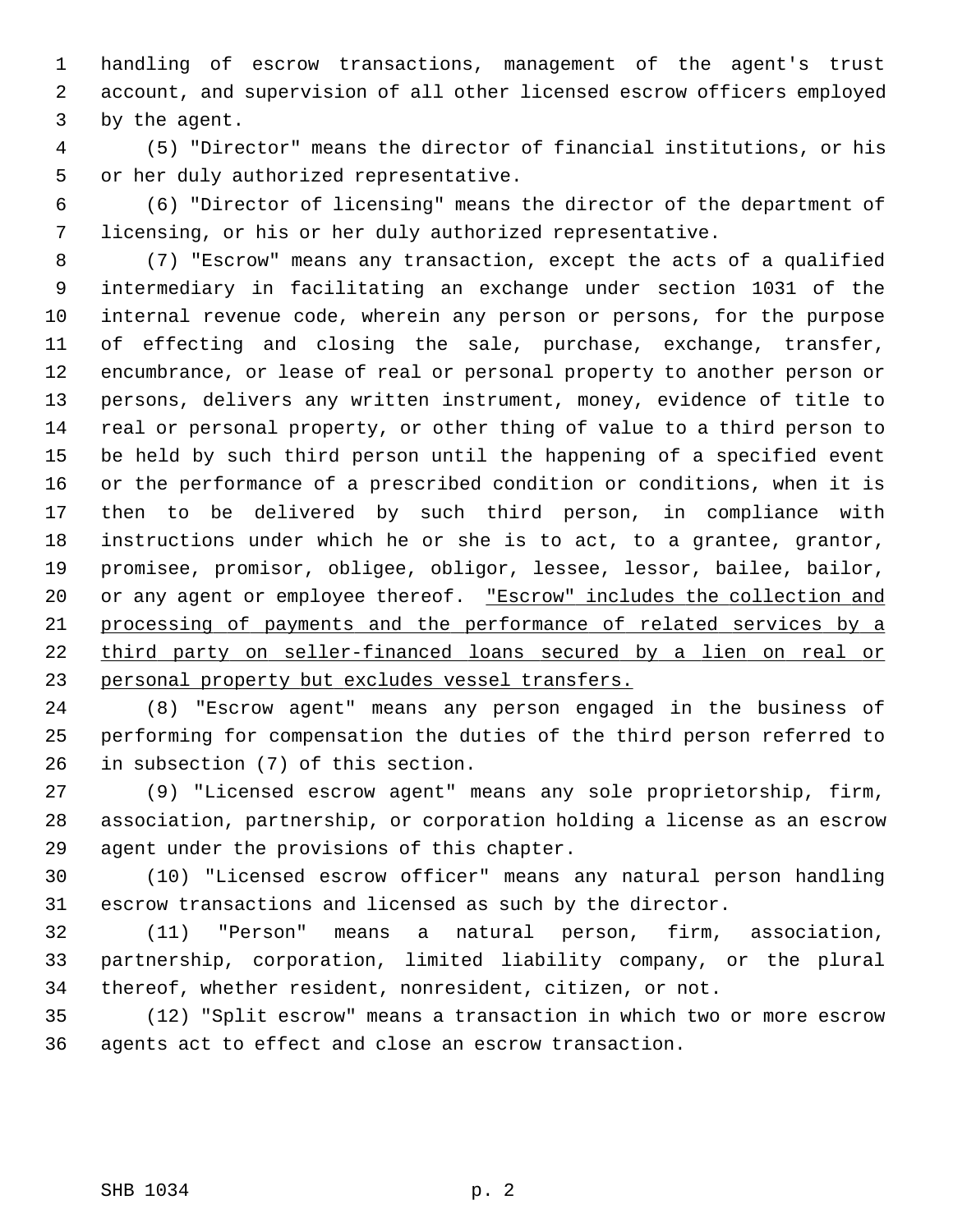1 **Sec. 2.** RCW 31.04.025 and 2012 c 17 s 1 are each amended to read 2 as follows:

 3 (1) Each loan made to a resident of this state by a licensee, or 4 persons subject to this chapter, is subject to the authority and 5 restrictions of this chapter, unless such loan is made under the 6 authority of chapter 63.14 RCW.

7 (2) This chapter does not apply to the following:

 8 (a) Any person doing business under, and as permitted by, any law 9 of this state or of the United States relating to banks, savings banks, 10 trust companies, savings and loan or building and loan associations, or 11 credit unions;

12 (b) Entities making loans under chapter 19.60 RCW (pawnbroking);

13 (c) Entities conducting transactions under chapter 63.14 RCW 14 (retail installment sales of goods and services), unless the goods 15 being sold in a retail installment sale consist of open loop prepaid 16 access (prepaid access as defined in 31 C.F.R. Part 1010.100(ww) and 17 not closed loop prepaid access as defined in 31 C.F.R. Part 18 1010.100(kkk));

19 (d) Entities making loans under chapter 31.45 RCW (check cashers 20 and sellers);

21 (e) Any person making a loan primarily for business, commercial, or 22 agricultural purposes unless the loan is secured by a lien on the 23 borrower's primary residence;

24 (f) Any person making loans made to government or government 25 agencies or instrumentalities or making loans to organizations as 26 defined in the federal truth in lending act;

27 (g) Entities making loans under chapter 43.185 RCW (housing trust 28 fund);

29 (h) Entities making loans under programs of the United States 30 department of agriculture, department of housing and urban development, 31 or other federal government program that provides funding or access to 32 funding for single-family housing developments or grants to low-income 33 individuals for the purchase or repair of single-family housing;

34 (i) Nonprofit housing organizations making loans, or loans made, 35 under housing programs that are funded in whole or in part by federal 36 or state programs if the primary purpose of the programs is to assist 37 low-income borrowers with purchasing or repairing housing or the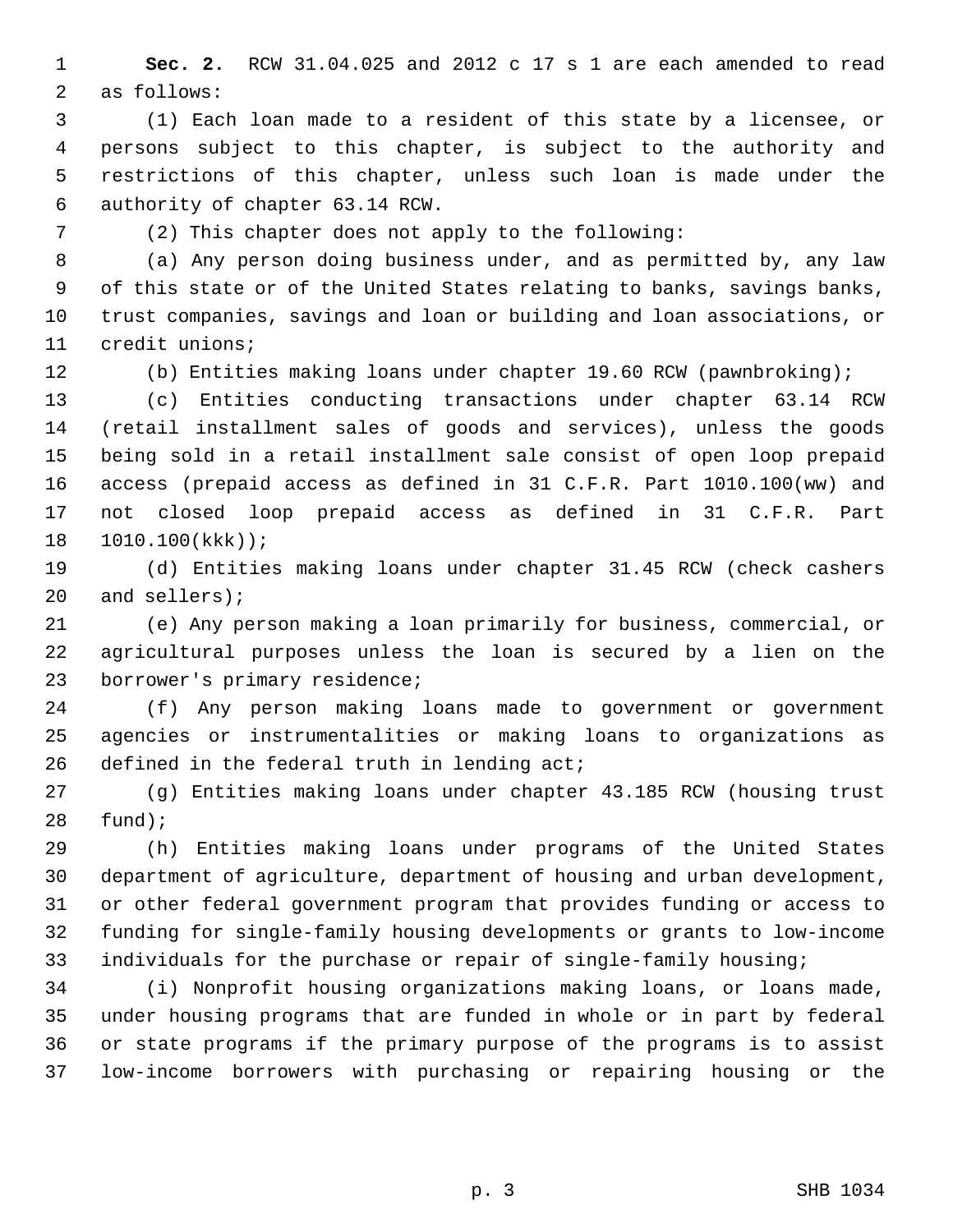1 development of housing for low-income Washington state residents; 2  $((and))$ 

 3 (j) Entities making loans which are not residential mortgage loans 4 under a credit card plan; ((and))

 5 (k) Individuals employed by a licensed residential loan servicing 6 company, unless so required by federal law or regulation; and

 7 (l) Entities licensed under chapter 18.44 RCW that process payments 8 on seller-financed loans secured by liens on real or personal property.

 9 (3) The director may, at his or her discretion, waive applicability 10 of the consumer loan company licensing provisions of this chapter to 11 other persons, not including individuals subject to the S.A.F.E. act, 12 making or servicing loans when the director determines it necessary to 13 facilitate commerce and protect consumers. The director may adopt 14 rules interpreting this section.

15 **Sec. 3.** RCW 18.44.457 and 2010 c 34 s 12 are each amended to read 16 as follows:

17 (1) During the time that the director retains possession of the 18 property and business of a licensee, the director has the power and 19 authority to conduct the licensee's business and take any action on 20 behalf of the licensee ((that the licensee could lawfully take on its 21 own behalf)) to protect consumers, including but not limited to 22 discontinuing any violations and unsafe or injurious practices, making 23 good any deficiencies, and making claims against the licensee's 24 fidelity bond, errors and omissions bond, or surety bond on behalf of 25 the company.

26 (2) The director, the department, and its employees are not subject 27 to liability for actions under this section and RCW 18.44.455 and no 28 moneys from the department's fund may be required to be expended on 29 behalf of the licensee or the licensee's clients, creditors, employees, 30 shareholders, members, investors, or any other party or entity.

31 **Sec. 4.** RCW 18.44.201 and 2010 c 34 s 7 are each amended to read 32 as follows:

33 (1) At the time of filing an application for an escrow agent 34 license, or any renewal or reinstatement of an escrow agent license, 35 the applicant shall provide satisfactory evidence to the director of 36 having obtained the following as evidence of financial responsibility: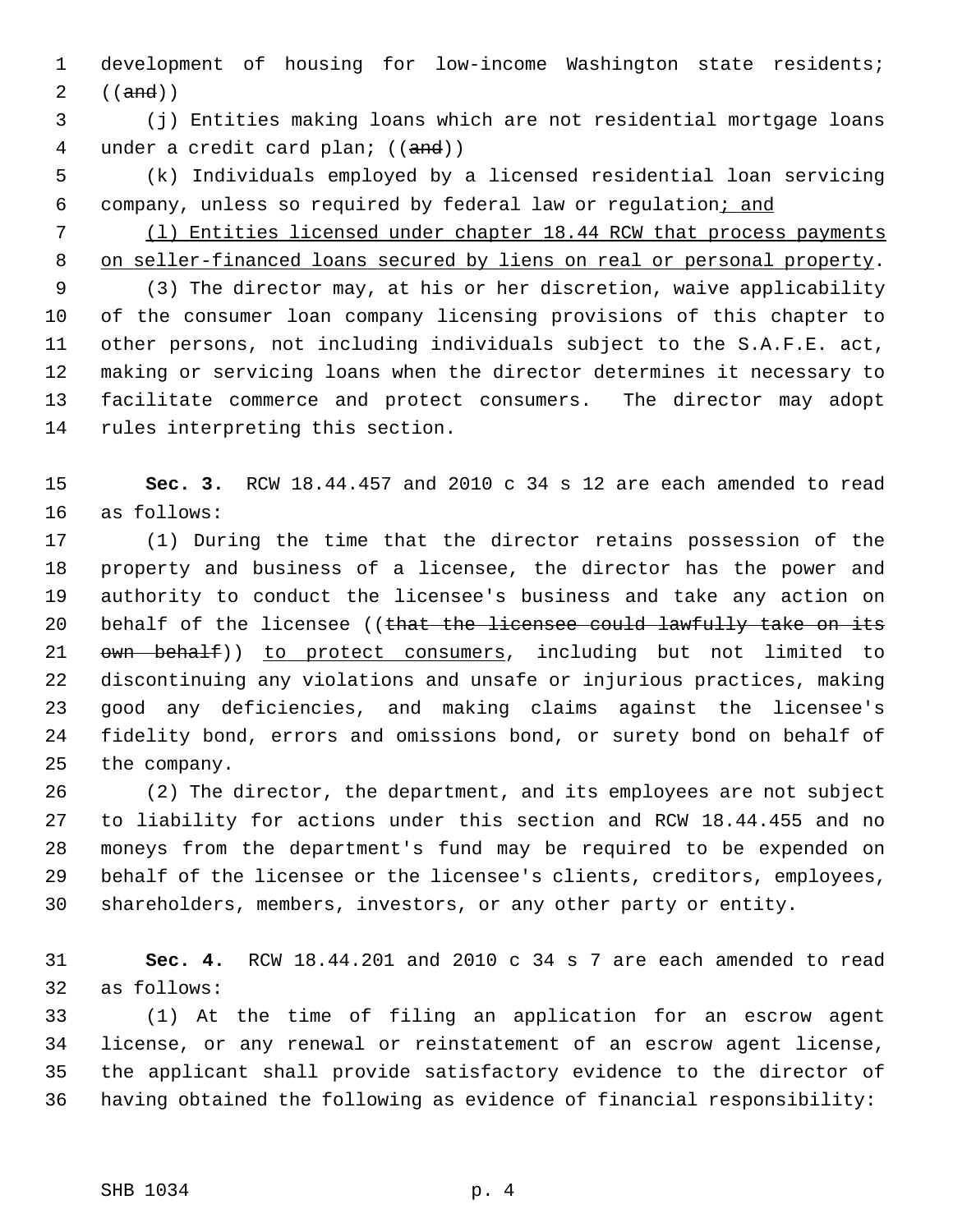1 (a) A fidelity bond providing coverage in the aggregate amount of 2 ((two hundred thousand)) one million dollars with a deductible no 3 greater than ten thousand dollars covering each corporate officer, 4 partner, escrow officer, and employee of the applicant engaged in 5 escrow transactions;

 6 (b) An errors and omissions policy issued to the escrow agent 7 providing coverage in the minimum aggregate amount of fifty thousand 8 dollars or, alternatively, cash or securities in the principal amount 9 of fifty thousand dollars deposited in an approved depository on 10 condition that they be available for payment of any claim payable under 11 an equivalent errors and omissions policy in that amount and pursuant 12 to rules and regulations adopted by the department for that purpose; 13 and

14 (c) A surety bond in the amount of ten thousand dollars executed by 15 the applicant as obligor and by a surety company authorized to do a 16 surety business in this state as surety, unless the fidelity bond 17 obtained by the licensee to satisfy the requirement in (a) of this 18 subsection does not have a deductible. The bond shall run to the state 19 of Washington as obligee, and shall run to the benefit of the state and 20 any person or persons who suffer loss by reason of the applicant's or 21 its employee's violation of this chapter. The bond shall be 22 conditioned that the obligor as licensee will faithfully conform to and 23 abide by this chapter and all rules adopted under this chapter, and 24 shall reimburse all persons who suffer loss by reason of a violation of 25 this chapter or rules adopted under this chapter. The bond shall be 26 continuous and may be canceled by the surety upon the surety giving 27 written notice to the director of its intent to cancel the bond. The 28 cancellation shall be effective thirty days after the notice is 29 received by the director. Whether or not the bond is renewed, 30 continued, reinstated, reissued, or otherwise extended, replaced, or 31 modified, including increases or decreases in the penal sum, it shall 32 be considered one continuous obligation, and the surety upon the bond 33 shall not be liable in an aggregate amount exceeding the penal sum set 34 forth on the face of the bond. In no event shall the penal sum, or any 35 portion thereof, at two or more points in time be added together in 36 determining the surety's liability. The bond shall not be liable for 37 any penalties imposed on the licensee, including but not limited to,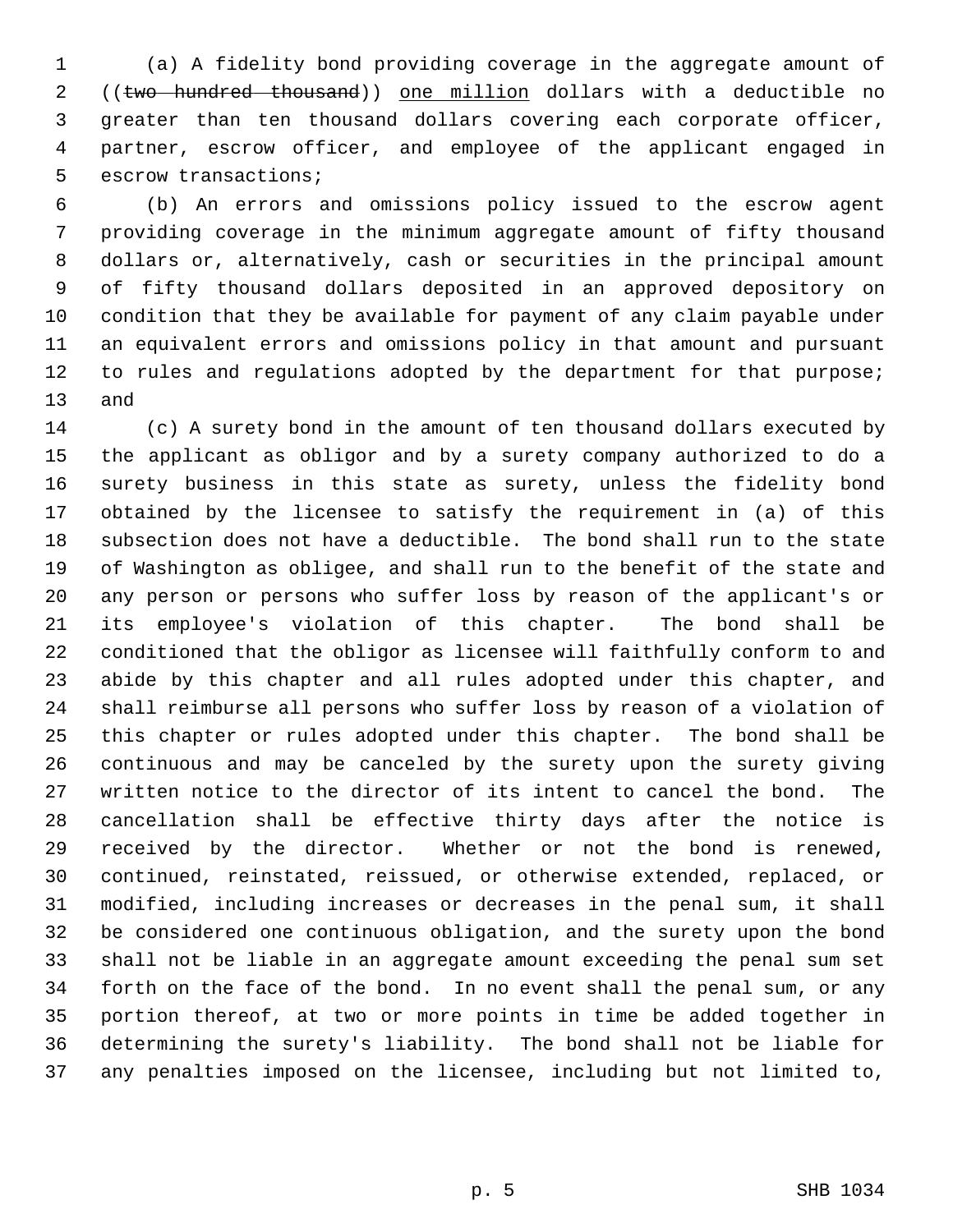1 any increased damages or attorneys' fees, or both, awarded under RCW 2 19.86.090.

 3 (2) For the purposes of this section, a "fidelity bond" shall mean 4 a primary commercial blanket bond or its equivalent satisfactory to the 5 director and written by an insurer authorized to transact this line of 6 business in the state of Washington. Such bond shall provide fidelity 7 coverage for any fraudulent or dishonest acts committed by any one or 8 more of the corporate officers, partners, sole practitioners, escrow 9 officers, and employees of the applicant engaged in escrow transactions 10 acting alone or in collusion with others. This bond shall be for the 11 sole benefit of the escrow agent and under no circumstances whatsoever 12 shall the bonding company be liable under the bond to any other party 13 unless the corporate officer, partner, or sole practitioner commits a 14 fraudulent or dishonest act, in which case, the bond shall be for the 15 benefit of the harmed consumer. The bond shall name the escrow agent 16 as obligee and shall protect the obligee against the loss of money or 17 other real or personal property belonging to the obligee, or in which 18 the obligee has a pecuniary interest, or for which the obligee is 19 legally liable or held by the obligee in any capacity, whether the 20 obligee is legally liable therefor or not. An escrow agent's bond must 21 be maintained until all accounts have been reconciled and the escrow 22 trust account balance is zero. The bond may be canceled by the insurer 23 upon delivery of thirty days' written notice to the director and to the 24 escrow agent. In the event that the fidelity bond required under this 25 subsection is not reasonably available, the director may adopt rules to 26 implement a surety bond requirement.

27 (3) For the purposes of this section, an "errors and omissions 28 policy" shall mean a group or individual insurance policy satisfactory 29 to the director and issued by an insurer authorized to transact 30 insurance business in the state of Washington. Such policy shall 31 provide coverage for unintentional errors and omissions of the escrow 32 agent and its employees, and may be canceled by the insurer upon 33 delivery of thirty days' written notice to the director and to the 34 escrow agent.

35 (4) Except as provided in RCW 18.44.221, the fidelity bond, surety 36 bond, and the errors and omissions policy required by this section 37 shall be kept in full force and effect as a condition precedent to the